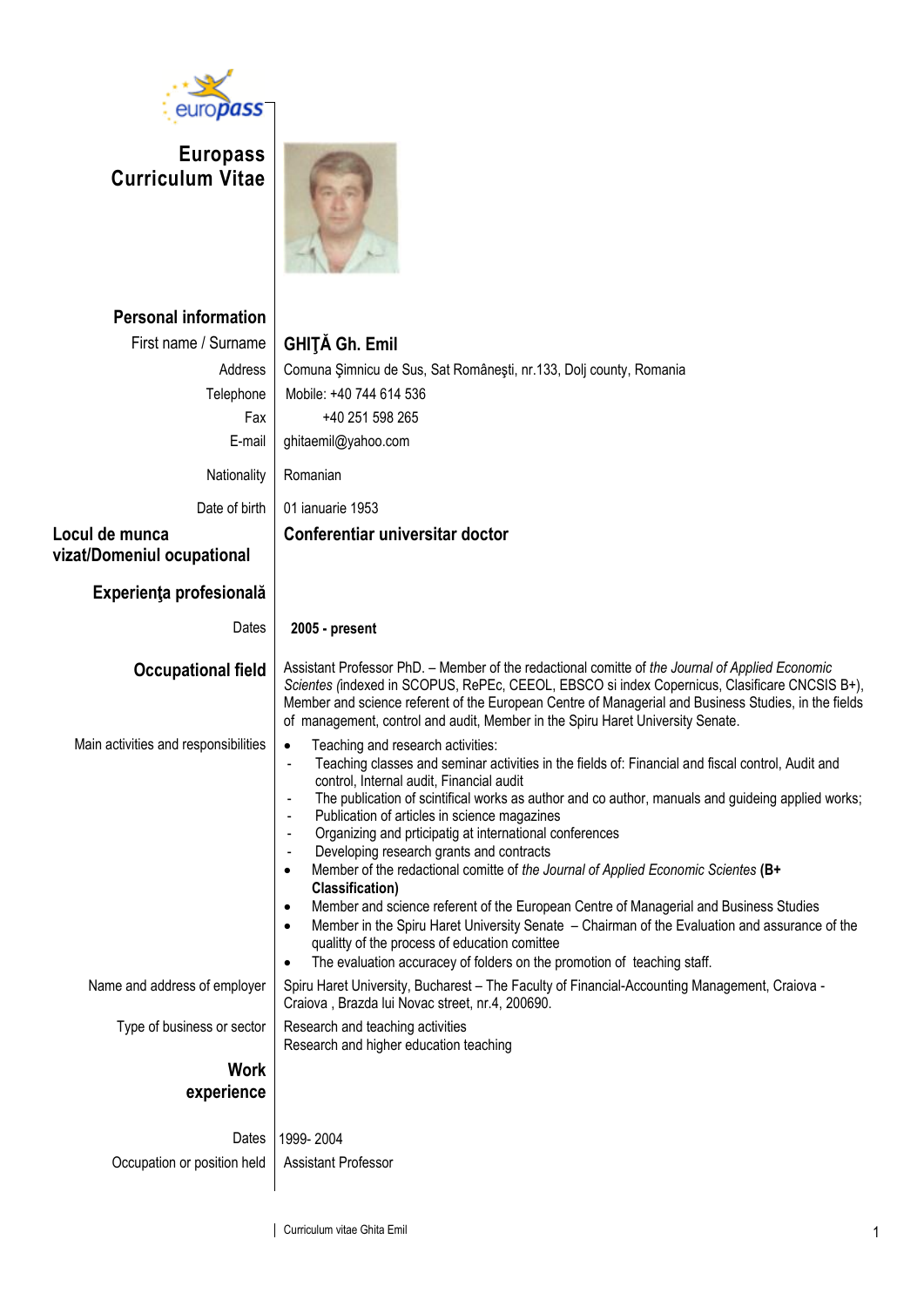| Main activities and responsibilities                                 | Teaching and research activities:<br>$\bullet$<br>Teaching classes and seminar activities in the fields of: Financial and fiscal control, Audit and<br>$\overline{\phantom{a}}$<br>control, Internal audit, Financial audit<br>The publication of scintifical works as author and co author, manuals and guideing applied works;<br>Publication of articles in science magazines<br>Organizing and prticipatig at international conferences<br>Developing research grants and contracts |
|----------------------------------------------------------------------|-----------------------------------------------------------------------------------------------------------------------------------------------------------------------------------------------------------------------------------------------------------------------------------------------------------------------------------------------------------------------------------------------------------------------------------------------------------------------------------------|
| Name and address of employer                                         | Spiru Haret University, Bucharest - The Faculty of Financial-Accounting Management, Craiova -<br>Craiova Str. Brazda lui Novac nr.4, 200690.                                                                                                                                                                                                                                                                                                                                            |
| Type of business or sector                                           | Research and teaching activities<br>Research and higher education teaching                                                                                                                                                                                                                                                                                                                                                                                                              |
| Dates                                                                | 2003-2006                                                                                                                                                                                                                                                                                                                                                                                                                                                                               |
| Occupation or position held                                          | Head of economic - Centrul universitar Craiova                                                                                                                                                                                                                                                                                                                                                                                                                                          |
| Main activities and responsibilities                                 | Coordonation of economical and administrative activity<br>Coordonation of the management of material and monetary assets                                                                                                                                                                                                                                                                                                                                                                |
| Name and address of employer                                         | Romania de Maine Foundation, Bucharest                                                                                                                                                                                                                                                                                                                                                                                                                                                  |
| Type of business or sector                                           | Economical and administrative activity                                                                                                                                                                                                                                                                                                                                                                                                                                                  |
| Dates                                                                | 2000 - 2002                                                                                                                                                                                                                                                                                                                                                                                                                                                                             |
| Occupation or position held                                          | Chief Financial Officer - Craiova universitary center                                                                                                                                                                                                                                                                                                                                                                                                                                   |
| Main activities and responsibilities                                 | Coordonation of administrative activity<br>Coordonation of the management of material and monetary assets                                                                                                                                                                                                                                                                                                                                                                               |
| Name and address of employer                                         | Romania de Maine Foundation, Bucharest                                                                                                                                                                                                                                                                                                                                                                                                                                                  |
| Type of business or sector                                           | Leading economical and administrative activity                                                                                                                                                                                                                                                                                                                                                                                                                                          |
|                                                                      |                                                                                                                                                                                                                                                                                                                                                                                                                                                                                         |
| Dates                                                                | 1991 - 1999                                                                                                                                                                                                                                                                                                                                                                                                                                                                             |
| Occupation or position held                                          | Internal Affairs Commissionary                                                                                                                                                                                                                                                                                                                                                                                                                                                          |
| Main activities and responsibilities                                 | Control activities specifical to the Financial Guard                                                                                                                                                                                                                                                                                                                                                                                                                                    |
| Name and address of employer                                         | The Financial Guard - Dolj county section, Craiova                                                                                                                                                                                                                                                                                                                                                                                                                                      |
| Type of business or sector                                           | Unanouncet control activities through survey                                                                                                                                                                                                                                                                                                                                                                                                                                            |
| Dates                                                                | 1990 - 1991                                                                                                                                                                                                                                                                                                                                                                                                                                                                             |
| Occupation or position held                                          | Financial Inspector                                                                                                                                                                                                                                                                                                                                                                                                                                                                     |
| Main activities and responsibilities                                 | Financial control activities and management                                                                                                                                                                                                                                                                                                                                                                                                                                             |
| Name and address of employer                                         | The ministry of public Finances - The financial teritorial state inspectoare Dolj Craiova str. lalomicioarei                                                                                                                                                                                                                                                                                                                                                                            |
| Type of business or sector                                           | nr. 11<br>Activitati de control                                                                                                                                                                                                                                                                                                                                                                                                                                                         |
|                                                                      |                                                                                                                                                                                                                                                                                                                                                                                                                                                                                         |
| Dates                                                                | 1987 - 1990                                                                                                                                                                                                                                                                                                                                                                                                                                                                             |
| Occupation or position held                                          | Sef Compartiment - Control Financiar Intern                                                                                                                                                                                                                                                                                                                                                                                                                                             |
| Main activities and responsibilities<br>Name and address of employer | Activitati de control financiar de gestiune<br>Intreprinderea de Transporturi Auto - Dolj Craiova, C. Nicolcescu street, nr.9                                                                                                                                                                                                                                                                                                                                                           |
| Type of business or sector                                           | Control activities                                                                                                                                                                                                                                                                                                                                                                                                                                                                      |
|                                                                      |                                                                                                                                                                                                                                                                                                                                                                                                                                                                                         |
| Dates                                                                | 1980 - 1086                                                                                                                                                                                                                                                                                                                                                                                                                                                                             |
| Occupation or position held                                          | Economist                                                                                                                                                                                                                                                                                                                                                                                                                                                                               |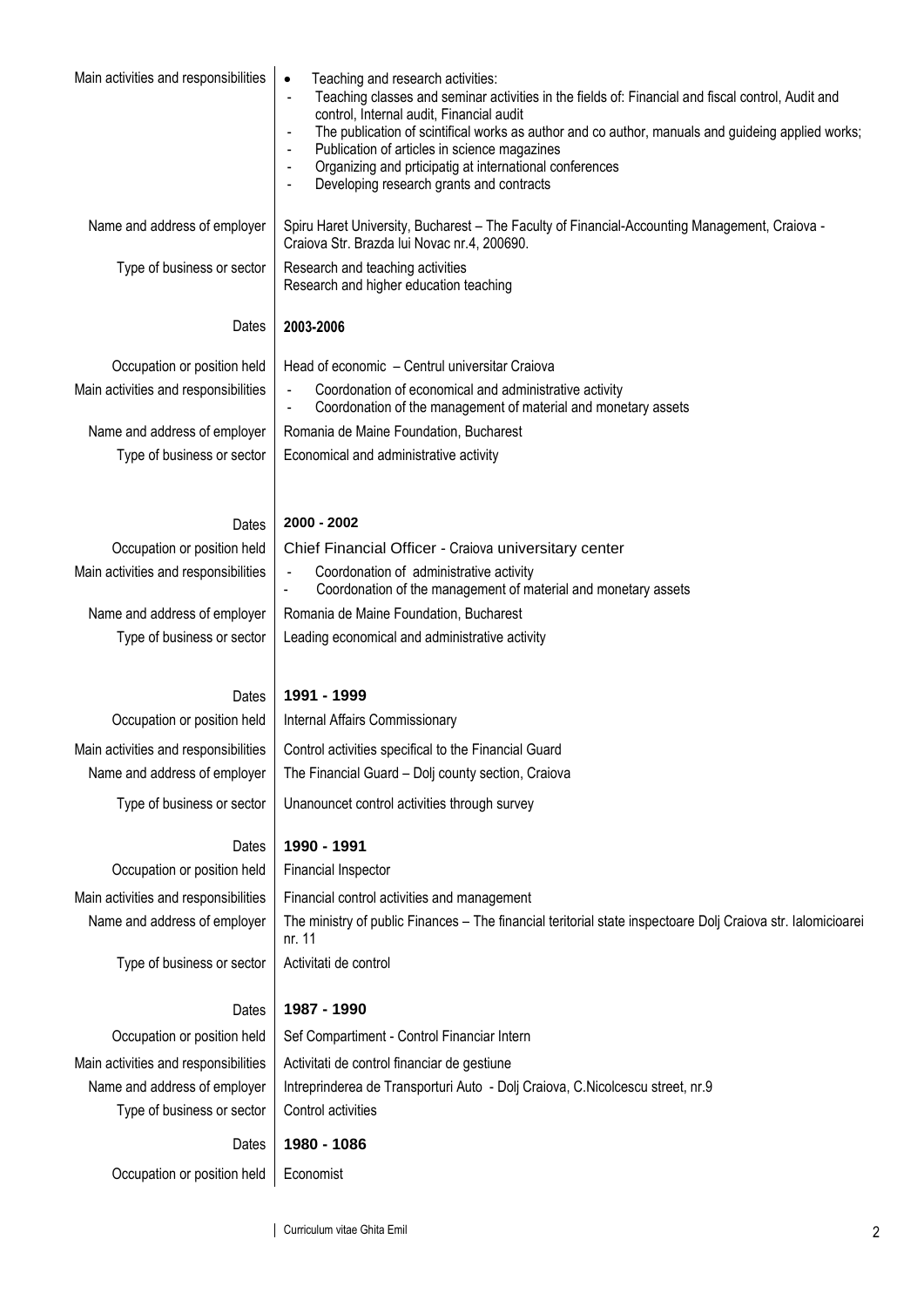| Main activities and responsibilities                              | Accounting work<br>Assessment commissions                                                                                                                                                                                                                                                                                                                                                                                                                                                                                                                                                                       |
|-------------------------------------------------------------------|-----------------------------------------------------------------------------------------------------------------------------------------------------------------------------------------------------------------------------------------------------------------------------------------------------------------------------------------------------------------------------------------------------------------------------------------------------------------------------------------------------------------------------------------------------------------------------------------------------------------|
| Name and address of employer                                      | The Automobile Transport Company - Dolj county, Craiova, C.Nicolcescu street, nr.9                                                                                                                                                                                                                                                                                                                                                                                                                                                                                                                              |
| Type of business or sector                                        | Accounting work                                                                                                                                                                                                                                                                                                                                                                                                                                                                                                                                                                                                 |
|                                                                   |                                                                                                                                                                                                                                                                                                                                                                                                                                                                                                                                                                                                                 |
|                                                                   |                                                                                                                                                                                                                                                                                                                                                                                                                                                                                                                                                                                                                 |
| <b>Education and training</b>                                     |                                                                                                                                                                                                                                                                                                                                                                                                                                                                                                                                                                                                                 |
| Dates                                                             | 1997-2004                                                                                                                                                                                                                                                                                                                                                                                                                                                                                                                                                                                                       |
| Title of qualification awarded                                    | Management PhD.                                                                                                                                                                                                                                                                                                                                                                                                                                                                                                                                                                                                 |
| Principal subjects/occupational skills<br>covered                 | Management                                                                                                                                                                                                                                                                                                                                                                                                                                                                                                                                                                                                      |
| Name and type of organisation<br>providing education and training | Craiova University                                                                                                                                                                                                                                                                                                                                                                                                                                                                                                                                                                                              |
| Level in national or international<br>classification              | <b>ISCED 8</b>                                                                                                                                                                                                                                                                                                                                                                                                                                                                                                                                                                                                  |
| Dates                                                             | 1996                                                                                                                                                                                                                                                                                                                                                                                                                                                                                                                                                                                                            |
| Title of qualification awarded                                    | Chartered accountant                                                                                                                                                                                                                                                                                                                                                                                                                                                                                                                                                                                            |
| Principal subjects/occupational skills<br>covered                 | Chartered accountant title                                                                                                                                                                                                                                                                                                                                                                                                                                                                                                                                                                                      |
| Name and type of organisation<br>providing education and training | The Body of Expert and Licensed Accountants of Romania (CECCAR), Craiova                                                                                                                                                                                                                                                                                                                                                                                                                                                                                                                                        |
| Level in national or international<br>classification              |                                                                                                                                                                                                                                                                                                                                                                                                                                                                                                                                                                                                                 |
| Dates                                                             | 1976 - 1980                                                                                                                                                                                                                                                                                                                                                                                                                                                                                                                                                                                                     |
| Title of qualification awarded                                    | Economical Sciences graduate                                                                                                                                                                                                                                                                                                                                                                                                                                                                                                                                                                                    |
| Principal subjects/occupational skills<br>covered                 | Accounting and Finances                                                                                                                                                                                                                                                                                                                                                                                                                                                                                                                                                                                         |
| Name and type of organisation<br>providing education and training | Craiova University - The Faculty of Economical Sciences                                                                                                                                                                                                                                                                                                                                                                                                                                                                                                                                                         |
| Level in national or international<br>classification              | <b>ISCED 6</b>                                                                                                                                                                                                                                                                                                                                                                                                                                                                                                                                                                                                  |
| Dates                                                             | 1972 - 1976                                                                                                                                                                                                                                                                                                                                                                                                                                                                                                                                                                                                     |
| Title of qualification awarded                                    | High school graduate                                                                                                                                                                                                                                                                                                                                                                                                                                                                                                                                                                                            |
| Principal subjects/occupational skills<br>covered                 | High school                                                                                                                                                                                                                                                                                                                                                                                                                                                                                                                                                                                                     |
| Name and type of organisation<br>providing education and training | Fratii Buzesti high school - Craiova                                                                                                                                                                                                                                                                                                                                                                                                                                                                                                                                                                            |
| Level in national or international<br>classification              | <b>ISCED 5</b>                                                                                                                                                                                                                                                                                                                                                                                                                                                                                                                                                                                                  |
| Personal skills and                                               | Scientific research activity (the last 5 years)                                                                                                                                                                                                                                                                                                                                                                                                                                                                                                                                                                 |
| competences                                                       |                                                                                                                                                                                                                                                                                                                                                                                                                                                                                                                                                                                                                 |
|                                                                   | *3 academic books, 5 academic manuals si 2 professional guides books published in CNCSIS licensed<br>publishing houses in the field of financial control, internal audit and financial audit, as author and co-<br>author                                                                                                                                                                                                                                                                                                                                                                                       |
|                                                                   | * 12 articles published after a double peer-review process in scientific journals with international<br>recognition (indexed in international databases) and also national recognition (B+ Class and B Class)<br>* 1 participation at the International Scientific Conference (Burgas- Bulgaria) and 9 participations at<br>Nationale Conferences with international participation<br>*1 strategic POS-DRU grant as an project manager, 1 research contract with POSDRU as target group<br>manager, 1 contract with the business environment as director and 5 contracts he business environment<br>as a member |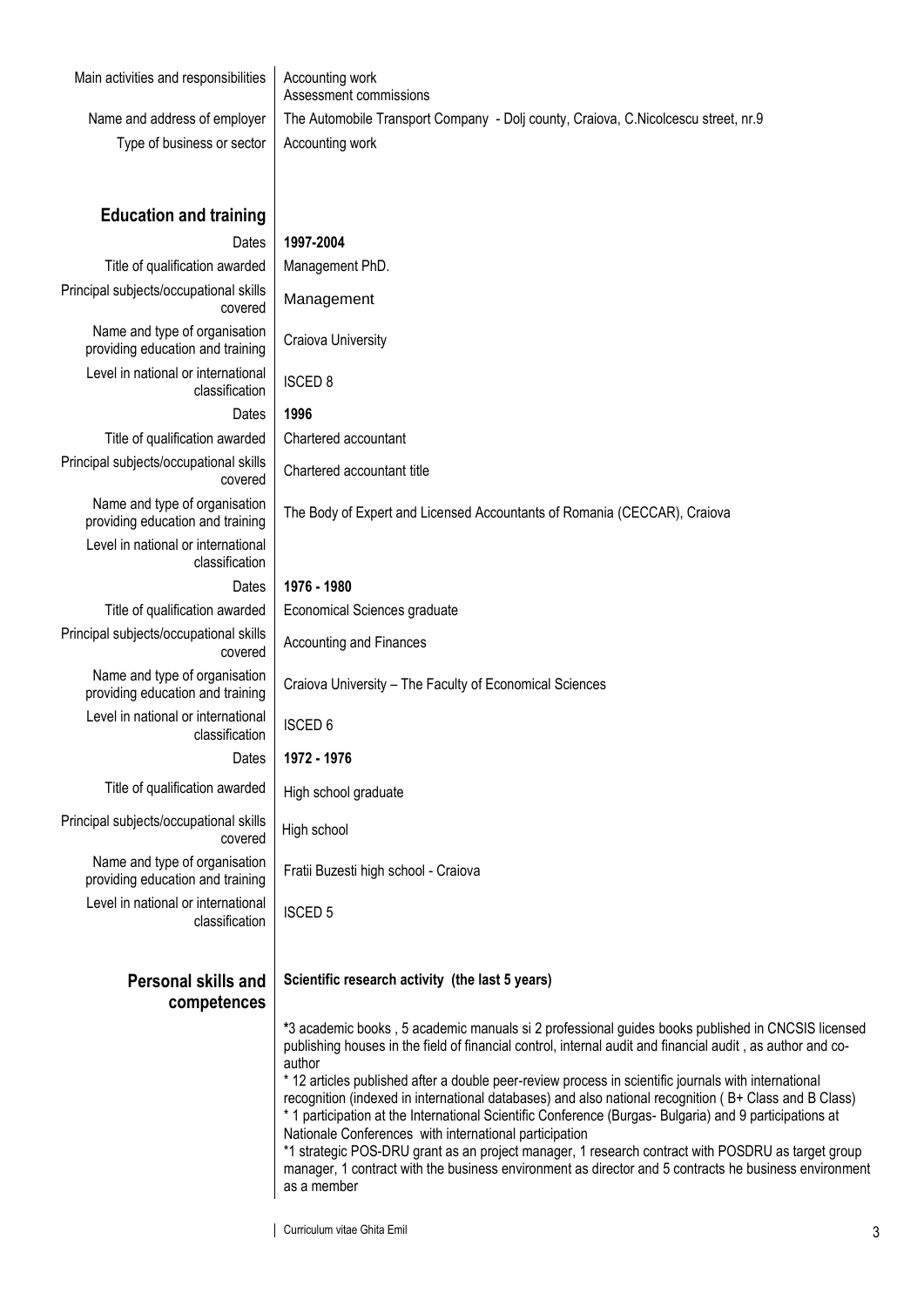|                                                                   | Servicii profesionale si academice                                                                                                               |
|-------------------------------------------------------------------|--------------------------------------------------------------------------------------------------------------------------------------------------|
|                                                                   | *Member of Advisory Board la Journal of Aplied Economic Sciences (indexat in SCOPUS, RePEc,<br>CEEOL, EBSCO si index Copernicus                  |
|                                                                   | *Member of Editorial Board pentru Analele Universitatii Spiru Haret, Seria Economie, Facultatea de<br>Management Financiar Contabil Craiova      |
|                                                                   | *Memeber of the Board of the Financial-Accounting Management Faculty of Craiova                                                                  |
|                                                                   | * Chairman of The Internal Audit of Quality Commission                                                                                           |
|                                                                   | * Member in the Spiru Haret University Senate - Chairman of the Evaluation and assurance of the<br>qualitty of the process of education comittee |
| Dates                                                             | 2011                                                                                                                                             |
| Title of qualification awarded                                    | Project manager certificate                                                                                                                      |
| Principal subjects/occupational skills<br>covered                 | Management<br>Project management skils                                                                                                           |
| Name and type of organisation<br>providing education and training | Spiru Haret University - The Faculty of Financial-Accounting Management -Craiova                                                                 |
| Level in national or international<br>classification              |                                                                                                                                                  |
| Dates                                                             | 2011                                                                                                                                             |
| Title of qualification awarded                                    | Trainer certificate                                                                                                                              |
| Principal subjects/occupational skills<br>covered                 | Management<br>Project management skils                                                                                                           |
| Name and type of organisation<br>providing education and training | Spiru Haret University - The Faculty of Financial-Accounting Management - Craiova                                                                |
| Level in national or international<br>classification              |                                                                                                                                                  |
| Dates                                                             | 2009                                                                                                                                             |
| Title of qualification awarded                                    | Study on the methodology of internal audit                                                                                                       |
| Principal subjects/occupational skills<br>covered                 | <b>Internal Audit</b><br>Skinls regarding the develepment of the internal audit mission                                                          |
| Name and type of organisation<br>providing education and training | The Ministry of Public Finances - Internal Audit Central Harmonization Unit Division                                                             |
| Level in national or international<br>classification              |                                                                                                                                                  |
| Dates                                                             | 2008                                                                                                                                             |
| Title of qualification awarded                                    | Auditor for the management of qulity systems                                                                                                     |
| Principal subjects/occupational skills<br>covered                 | Qulity standards ISO 9000;ISO 9001, Management<br>Skils for management of quality auditor                                                        |
| Name and type of organisation<br>providing education and training | The Romanian Movement for Quality (MRC), The Regional Center for Continual Inprovement - Craiova                                                 |
| Level in national or international<br>classification              |                                                                                                                                                  |
| Dates                                                             | 2007                                                                                                                                             |
| Title of qualification awarded                                    | graduate                                                                                                                                         |
| Principal subjects/occupational skills<br>covered                 | "Internal Audit in Romania - The internal audit of IT activity"<br>- advancement in the profession of IT internal audit                          |
| Name and type of organisation<br>providing education and training | Session organize by the Ministry of Public Finances - Internal Audit Central Harmonization Unit Division<br>(UCAAPI)                             |
| Level in national or international<br>classification              |                                                                                                                                                  |
| Dates                                                             | 2006                                                                                                                                             |
| Title of qualification awarded                                    | The internal audit in Romania                                                                                                                    |

Curriculum vitae Ghita Emil 4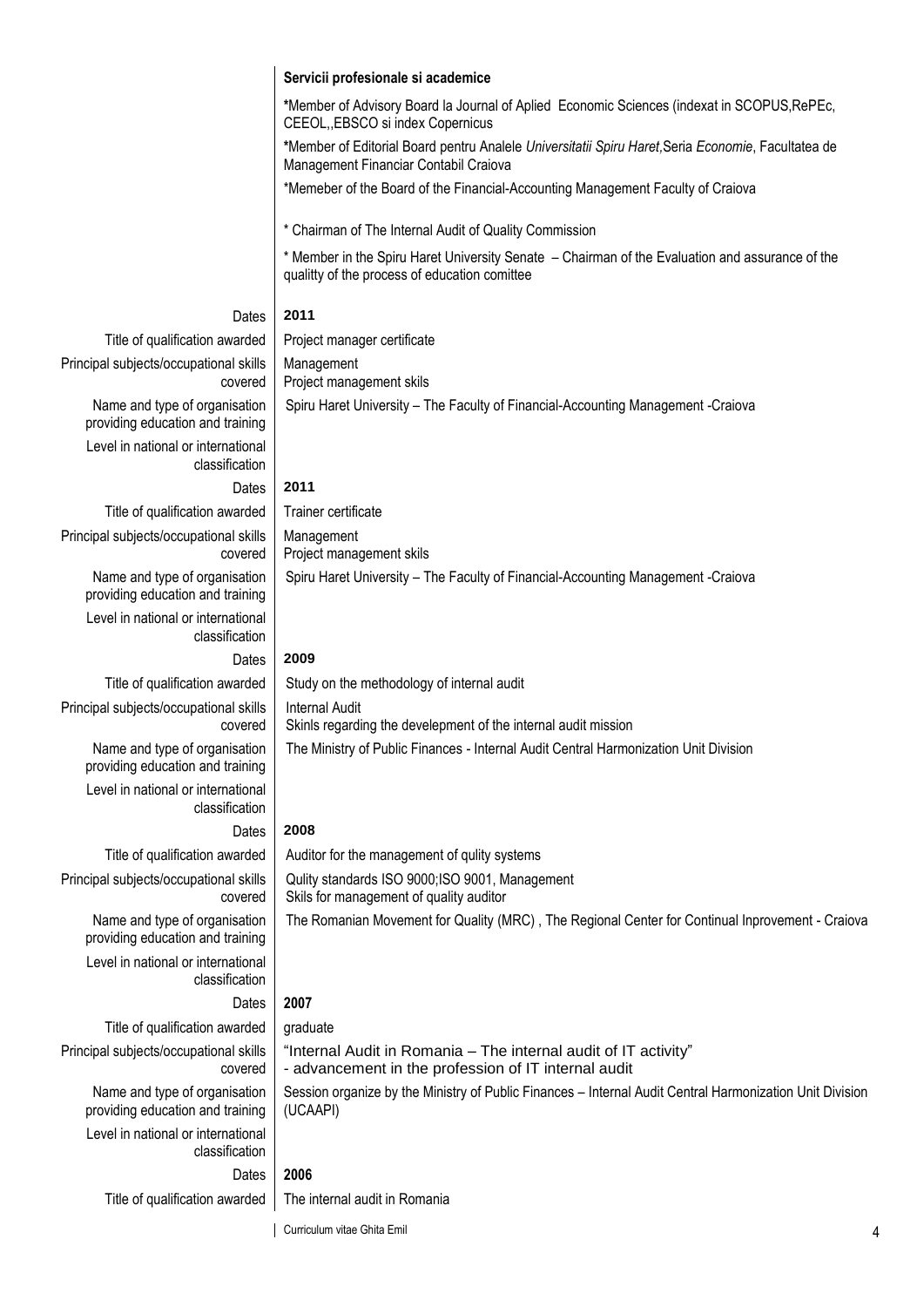| Principal subjects/occupational skills<br>covered                                                                                                                                                                                                                                                                                                                                                                                                                                                                                                                                                                                                                                                                                                                                                                                                                                                                                                                                                                                                                                                                                                                                                                                                                                                                                                                               |                | Activity skils on internal audit                                         |                |                           |                |                             |                 |                           |                |                            |
|---------------------------------------------------------------------------------------------------------------------------------------------------------------------------------------------------------------------------------------------------------------------------------------------------------------------------------------------------------------------------------------------------------------------------------------------------------------------------------------------------------------------------------------------------------------------------------------------------------------------------------------------------------------------------------------------------------------------------------------------------------------------------------------------------------------------------------------------------------------------------------------------------------------------------------------------------------------------------------------------------------------------------------------------------------------------------------------------------------------------------------------------------------------------------------------------------------------------------------------------------------------------------------------------------------------------------------------------------------------------------------|----------------|--------------------------------------------------------------------------|----------------|---------------------------|----------------|-----------------------------|-----------------|---------------------------|----------------|----------------------------|
| Name and type of organisation<br>providing education and training                                                                                                                                                                                                                                                                                                                                                                                                                                                                                                                                                                                                                                                                                                                                                                                                                                                                                                                                                                                                                                                                                                                                                                                                                                                                                                               |                |                                                                          |                |                           |                |                             |                 |                           |                |                            |
| Level in national or international<br>classification                                                                                                                                                                                                                                                                                                                                                                                                                                                                                                                                                                                                                                                                                                                                                                                                                                                                                                                                                                                                                                                                                                                                                                                                                                                                                                                            |                |                                                                          |                |                           |                |                             |                 |                           |                |                            |
| Dates                                                                                                                                                                                                                                                                                                                                                                                                                                                                                                                                                                                                                                                                                                                                                                                                                                                                                                                                                                                                                                                                                                                                                                                                                                                                                                                                                                           | 1996           |                                                                          |                |                           |                |                             |                 |                           |                |                            |
| Title of qualification awarded                                                                                                                                                                                                                                                                                                                                                                                                                                                                                                                                                                                                                                                                                                                                                                                                                                                                                                                                                                                                                                                                                                                                                                                                                                                                                                                                                  |                | Chartered accountant                                                     |                |                           |                |                             |                 |                           |                |                            |
| Principal subjects/occupational skills<br>covered                                                                                                                                                                                                                                                                                                                                                                                                                                                                                                                                                                                                                                                                                                                                                                                                                                                                                                                                                                                                                                                                                                                                                                                                                                                                                                                               |                | Chartered accountant qulification                                        |                |                           |                |                             |                 |                           |                |                            |
| Name and type of organisation<br>providing education and training                                                                                                                                                                                                                                                                                                                                                                                                                                                                                                                                                                                                                                                                                                                                                                                                                                                                                                                                                                                                                                                                                                                                                                                                                                                                                                               |                | The Body of Expert and Licensed Accountants of Romania (CECCAR), Craiova |                |                           |                |                             |                 |                           |                |                            |
| Level in national or international<br>classification                                                                                                                                                                                                                                                                                                                                                                                                                                                                                                                                                                                                                                                                                                                                                                                                                                                                                                                                                                                                                                                                                                                                                                                                                                                                                                                            | <b>ISCED 5</b> |                                                                          |                |                           |                |                             |                 |                           |                |                            |
|                                                                                                                                                                                                                                                                                                                                                                                                                                                                                                                                                                                                                                                                                                                                                                                                                                                                                                                                                                                                                                                                                                                                                                                                                                                                                                                                                                                 |                |                                                                          |                |                           |                |                             |                 |                           |                |                            |
|                                                                                                                                                                                                                                                                                                                                                                                                                                                                                                                                                                                                                                                                                                                                                                                                                                                                                                                                                                                                                                                                                                                                                                                                                                                                                                                                                                                 |                | Understanding                                                            |                |                           |                |                             | <b>Speaking</b> |                           |                | Writing                    |
| European level (*)                                                                                                                                                                                                                                                                                                                                                                                                                                                                                                                                                                                                                                                                                                                                                                                                                                                                                                                                                                                                                                                                                                                                                                                                                                                                                                                                                              |                | Listenning                                                               |                | Reading                   |                | Conference<br>Participation |                 | Oral speech               |                | <b>Writing Examination</b> |
| English                                                                                                                                                                                                                                                                                                                                                                                                                                                                                                                                                                                                                                                                                                                                                                                                                                                                                                                                                                                                                                                                                                                                                                                                                                                                                                                                                                         | A1             | Utilizator<br>elementar                                                  | A1             | Utilizator<br>elementar   | A1             | Utilizator<br>elementar     | A1              | Utilizator<br>elementar   | A1             | Utilizator<br>elementar    |
| <b>French</b>                                                                                                                                                                                                                                                                                                                                                                                                                                                                                                                                                                                                                                                                                                                                                                                                                                                                                                                                                                                                                                                                                                                                                                                                                                                                                                                                                                   | B <sub>2</sub> | Utilizator<br>independent                                                | B <sub>2</sub> | Utilizator<br>independent | B <sub>2</sub> | independent                 | B <sub>2</sub>  | Utilizator<br>independent | B <sub>2</sub> | Utilizator<br>independent  |
| Utilizator<br>(*) Nivelul Cadrului European Comun de Referință Pentru Limbi Străine<br>Teem spirit: I have experiance in team work, result of the leadership positions I have<br>held throughout my activity, including my scientifical activity.<br>Through the position of decision making, coordination and guidance, I've had acquired<br>management skills through participative management and communication. These<br>skills facilitate my work within the teaching staff from the Faculty of Accounting and<br>Social skills and competences<br>Financial Management in carrying out scientific research contracts;<br>With a pragmatic character, firmness and authority have a friendly collaboration,<br>transparency and impartial to all colleagues and I have never encountered difficulties<br>in coordinating teams that I led.<br>Member in scientific and proffesional Associations:<br>AGER - the Romanian General Association of Economists<br>CECCAR - The Body of Expert and Licensed Accountants of Romania;<br>$\bullet$<br>CESMAA- European Research Centre of Managerial Studies in Business Administration,<br>$\bullet$<br>http://www.cesmaa.eu/advisory_board<br>AAIR - The Romanian Association of Internal Auditors<br>Management, Financial Control, Intern Audit, Internal Control, Corporate Administration, Financial Audit,<br>Accountancy. |                |                                                                          |                |                           |                |                             |                 |                           |                |                            |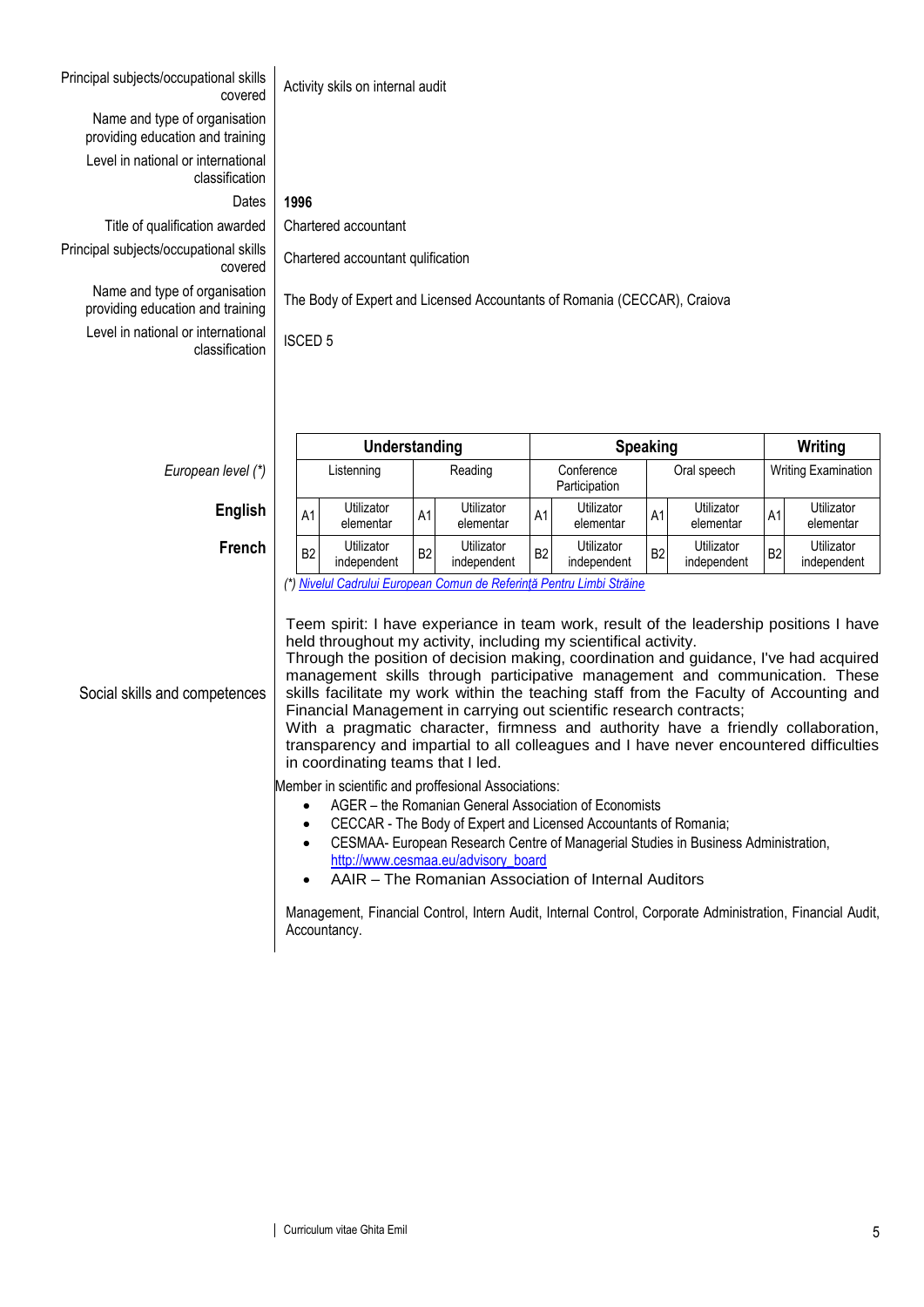| and as a result of the expertise I obtained through the positions I held.<br>As a result of the manager position I held in the research contract POS-DRU ID 38862 and other contracts<br>as well, I achieved new coordination and communication skills.<br>Organisational skills and<br>competences As a Chancellor of the Faculty I monitored and coordinated the whole procedure of ellaborating of the<br>proffesional promotion documentation.<br>As a memeber of the Faculty's Council, together with other coleagues, I planned, coordinated, guided and<br>controlled the educational activity and scientific research that took place in the Faculty. At the same time, I<br>supervised the eficient use of the finacial and material resources of the Faculty.<br>Technical skills and competences<br>Sistemul de operare Windows XP, MS Office (Word, Excel, Power Point, Access), utilizarea sistemului<br>Computer skills and competences<br>Blackboard de tip eLearning pentru evaluare și instruire.<br>Recenzor in sistem double peer-reviewing pentru reviste de specialitate si Conferinte internationale<br>Other skills and competences<br>Organizator de Conferinte internationale si Workshop-uri<br>Driving licence<br>B category<br>References<br><b>Additional information</b><br><b>ROMANIA</b><br>Ec. POPESCU Tamara<br>Adress -Craiova Unirii street, nr.110<br>Tel. 0721/377.771<br>Email tmr_popescu@yahoo.com<br>Job- Economical councelor - Oficiul Teritorial pentru IMM-uri si cooperatie Dolj<br>Craiova, Stefan cel Mare street, nr.12<br><b>CANADA</b><br><b>Ing. BARDAS Gabriel</b><br>adresa: 47 Colonial Crescent, Toronto, postal code: L4E 3X3, Canada<br><b>IMAX Corporation - Software Consultant, embedded systems</b><br>IOD:<br>education: Master in Business Administration, Schulich School of Business<br>Master in Computer Science, Automatizari si Calculatore, Universitatea<br>Tehnica din Timisoara – România<br>tel: 905 773 1230<br>E-mail bgv69@yahoo.com<br>Publications list<br><b>Annexes</b> |                                                                                                                   |
|------------------------------------------------------------------------------------------------------------------------------------------------------------------------------------------------------------------------------------------------------------------------------------------------------------------------------------------------------------------------------------------------------------------------------------------------------------------------------------------------------------------------------------------------------------------------------------------------------------------------------------------------------------------------------------------------------------------------------------------------------------------------------------------------------------------------------------------------------------------------------------------------------------------------------------------------------------------------------------------------------------------------------------------------------------------------------------------------------------------------------------------------------------------------------------------------------------------------------------------------------------------------------------------------------------------------------------------------------------------------------------------------------------------------------------------------------------------------------------------------------------------------------------------------------------------------------------------------------------------------------------------------------------------------------------------------------------------------------------------------------------------------------------------------------------------------------------------------------------------------------------------------------------------------------------------------------------------------------------------------------------------------------------------------------------|-------------------------------------------------------------------------------------------------------------------|
|                                                                                                                                                                                                                                                                                                                                                                                                                                                                                                                                                                                                                                                                                                                                                                                                                                                                                                                                                                                                                                                                                                                                                                                                                                                                                                                                                                                                                                                                                                                                                                                                                                                                                                                                                                                                                                                                                                                                                                                                                                                            | Good manager and planner of teams and activities as a result of the experience I gathered along the way, in admin |
|                                                                                                                                                                                                                                                                                                                                                                                                                                                                                                                                                                                                                                                                                                                                                                                                                                                                                                                                                                                                                                                                                                                                                                                                                                                                                                                                                                                                                                                                                                                                                                                                                                                                                                                                                                                                                                                                                                                                                                                                                                                            |                                                                                                                   |
|                                                                                                                                                                                                                                                                                                                                                                                                                                                                                                                                                                                                                                                                                                                                                                                                                                                                                                                                                                                                                                                                                                                                                                                                                                                                                                                                                                                                                                                                                                                                                                                                                                                                                                                                                                                                                                                                                                                                                                                                                                                            |                                                                                                                   |
|                                                                                                                                                                                                                                                                                                                                                                                                                                                                                                                                                                                                                                                                                                                                                                                                                                                                                                                                                                                                                                                                                                                                                                                                                                                                                                                                                                                                                                                                                                                                                                                                                                                                                                                                                                                                                                                                                                                                                                                                                                                            |                                                                                                                   |
|                                                                                                                                                                                                                                                                                                                                                                                                                                                                                                                                                                                                                                                                                                                                                                                                                                                                                                                                                                                                                                                                                                                                                                                                                                                                                                                                                                                                                                                                                                                                                                                                                                                                                                                                                                                                                                                                                                                                                                                                                                                            |                                                                                                                   |
|                                                                                                                                                                                                                                                                                                                                                                                                                                                                                                                                                                                                                                                                                                                                                                                                                                                                                                                                                                                                                                                                                                                                                                                                                                                                                                                                                                                                                                                                                                                                                                                                                                                                                                                                                                                                                                                                                                                                                                                                                                                            |                                                                                                                   |
|                                                                                                                                                                                                                                                                                                                                                                                                                                                                                                                                                                                                                                                                                                                                                                                                                                                                                                                                                                                                                                                                                                                                                                                                                                                                                                                                                                                                                                                                                                                                                                                                                                                                                                                                                                                                                                                                                                                                                                                                                                                            |                                                                                                                   |
|                                                                                                                                                                                                                                                                                                                                                                                                                                                                                                                                                                                                                                                                                                                                                                                                                                                                                                                                                                                                                                                                                                                                                                                                                                                                                                                                                                                                                                                                                                                                                                                                                                                                                                                                                                                                                                                                                                                                                                                                                                                            |                                                                                                                   |
|                                                                                                                                                                                                                                                                                                                                                                                                                                                                                                                                                                                                                                                                                                                                                                                                                                                                                                                                                                                                                                                                                                                                                                                                                                                                                                                                                                                                                                                                                                                                                                                                                                                                                                                                                                                                                                                                                                                                                                                                                                                            |                                                                                                                   |
|                                                                                                                                                                                                                                                                                                                                                                                                                                                                                                                                                                                                                                                                                                                                                                                                                                                                                                                                                                                                                                                                                                                                                                                                                                                                                                                                                                                                                                                                                                                                                                                                                                                                                                                                                                                                                                                                                                                                                                                                                                                            |                                                                                                                   |
|                                                                                                                                                                                                                                                                                                                                                                                                                                                                                                                                                                                                                                                                                                                                                                                                                                                                                                                                                                                                                                                                                                                                                                                                                                                                                                                                                                                                                                                                                                                                                                                                                                                                                                                                                                                                                                                                                                                                                                                                                                                            |                                                                                                                   |
|                                                                                                                                                                                                                                                                                                                                                                                                                                                                                                                                                                                                                                                                                                                                                                                                                                                                                                                                                                                                                                                                                                                                                                                                                                                                                                                                                                                                                                                                                                                                                                                                                                                                                                                                                                                                                                                                                                                                                                                                                                                            |                                                                                                                   |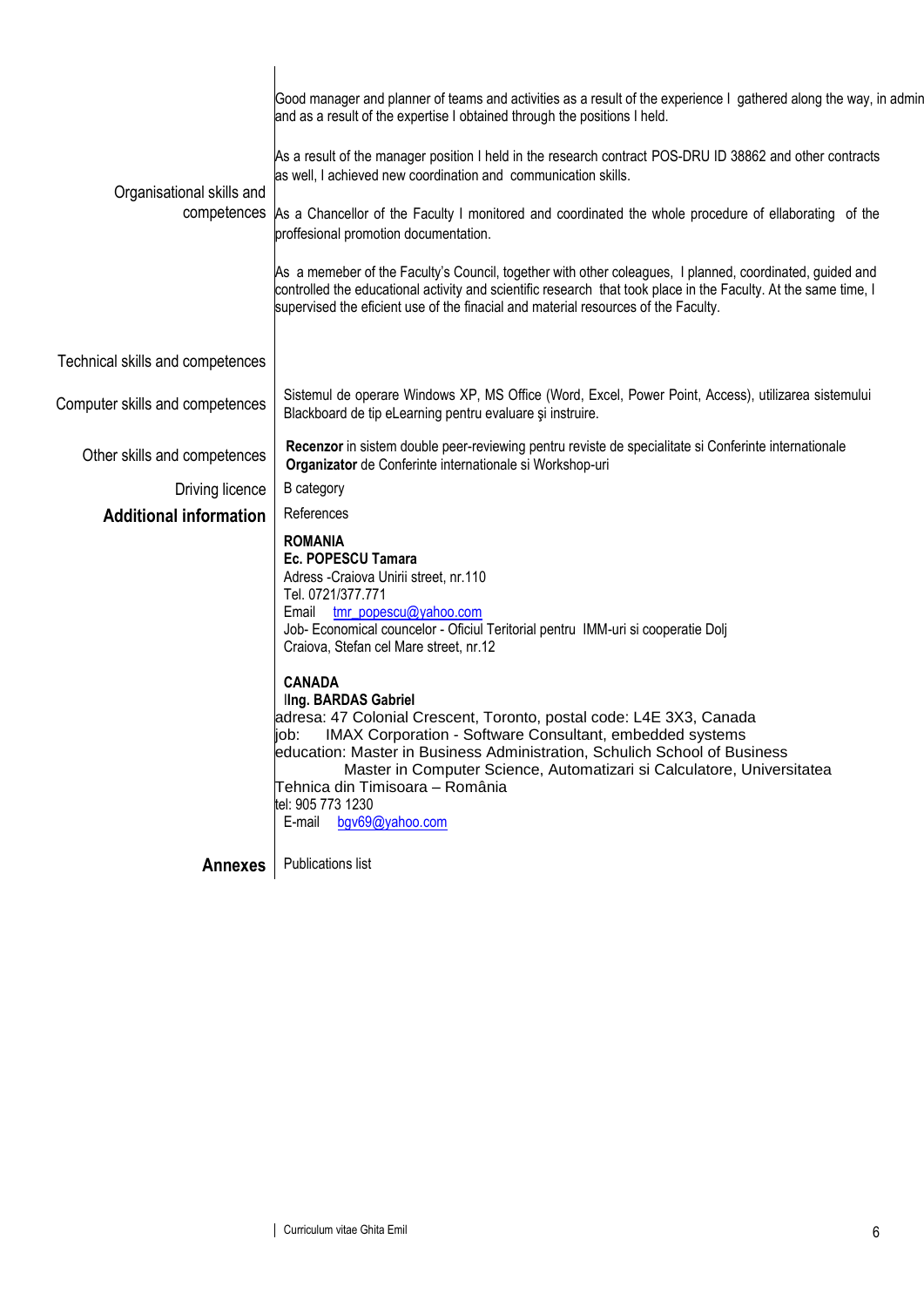### **LIST OF WORKS**

#### **structured based on the prerequisites and assessment criteria Assistant professor PhD Ghita Emil**

### a) Doctoral dissertation

| Crt<br><b>Ino</b> | <b>Title</b>                          | <b>Publisher</b>         | Year | <b>Location</b>  | Author            | <b>ISBN</b>                  | Page<br>no. |
|-------------------|---------------------------------------|--------------------------|------|------------------|-------------------|------------------------------|-------------|
| . .               | Contolul atribut al<br>managementului | Publisher<br><b>BREN</b> | 2003 | <b>Bucuresti</b> | <b>Ghita Emil</b> | <b>ISBN</b><br>973-648-164-6 | 361         |

#### b) Books and manuals published by international and CNCSIS recognized publishers

|            | In the last 5 years                                                                                                     |                                  |      |                  |                                                                       |                       |             |  |  |  |
|------------|-------------------------------------------------------------------------------------------------------------------------|----------------------------------|------|------------------|-----------------------------------------------------------------------|-----------------------|-------------|--|--|--|
| Crt<br>no. | <b>Title</b>                                                                                                            | <b>Publisher</b>                 | Year | Location         | <b>Authors</b>                                                        | <b>ISBN</b>           | Page<br>no. |  |  |  |
| 1.         | Suport curs - Director in<br>invatamantul<br>prescolar, primar, gimnazi<br>al, liceal si de maistri                     | Sitech                           | 2011 | Craiova          | Nastase Mircea Vasile, Emil<br>Ghita, Rotaru Simona Ileana            | 978-606-11-2326-1     | 125         |  |  |  |
| 2          | Suport curs-Formator                                                                                                    | Sitech                           | 2011 | Craiova          | Mihai Ghiorghita, Emil Ghita<br>,Rotaru Simona Ileana                 | 978-606-11-2328-5     | 65          |  |  |  |
| 3          | Suport curs Manager<br>proiect -                                                                                        | Sitech                           | 2011 | Craiova          | Mihai Ghiorghita, Emil Ghita<br>,Rotaru Simona Ileana                 | 978-606-11-2327-8     | 82          |  |  |  |
| 4          | Control financiar fiscal<br>(IFR)                                                                                       | Fundatiei<br>Romania de<br>Maine | 2011 | Bucuresti        | <b>Ghita Emil</b>                                                     | 978-973-163-701-3     | 337         |  |  |  |
| 5.         | Audit financiar (IFR)                                                                                                   | Fundatiei<br>Romania de<br>Maine | 2011 | <b>Bucuresti</b> | <b>Ghita Emil</b>                                                     | 978-973-163-700-6     | 256         |  |  |  |
| 6.         | Audit intern (IFR)                                                                                                      | Fundatiei<br>Romania de<br>Maine | 2011 | <b>Bucuresti</b> | <b>Ghita Emil</b>                                                     | 978-973-163-702-0     | 119         |  |  |  |
| 7.         | Ghid practic- Editia a-II-a<br>revizuita - Misiune de<br>audit<br>intern<br>privind<br>managementul<br>resurselor umane | Sitech                           | 2011 | Craiova          | <b>Ghita Emil-coordonator</b>                                         | 978-606-11-0912-8     | 261         |  |  |  |
| 8.         | Ghid practic- editia I- a<br>Misiune de audit intern<br>privind<br>managementul<br>resurselor umane                     | Sitech                           | 2010 | Craiova          | Ghita Marcel - coordonator                                            | 978-606-11-0550-2     | 257         |  |  |  |
| 9.         | Guvernanta<br>corporativa si auditul<br>intern                                                                          | Universitaria                    | 2009 | Craiova          | Marcel Ghita,<br>Emil Ghita,<br>Alina Georgiana Manta,<br>Adrian Popa | 978-606-510-<br>440-2 | 835         |  |  |  |
| 10.        | Control intern si audit<br>intern                                                                                       | Sitech                           | 2008 | Craiova          | <b>Ghita Emil</b>                                                     | 978-606-530-159-7     | 210         |  |  |  |
| 11.        | Audit si control                                                                                                        | Fundatiei<br>Romania de<br>Maine | 2007 | Bucuresti        | <b>Ghita Emil</b><br><b>Ghita Marcel</b>                              | 978-973-725-657-7     | 286         |  |  |  |

Conf. univ. dr. Ghita Emil 1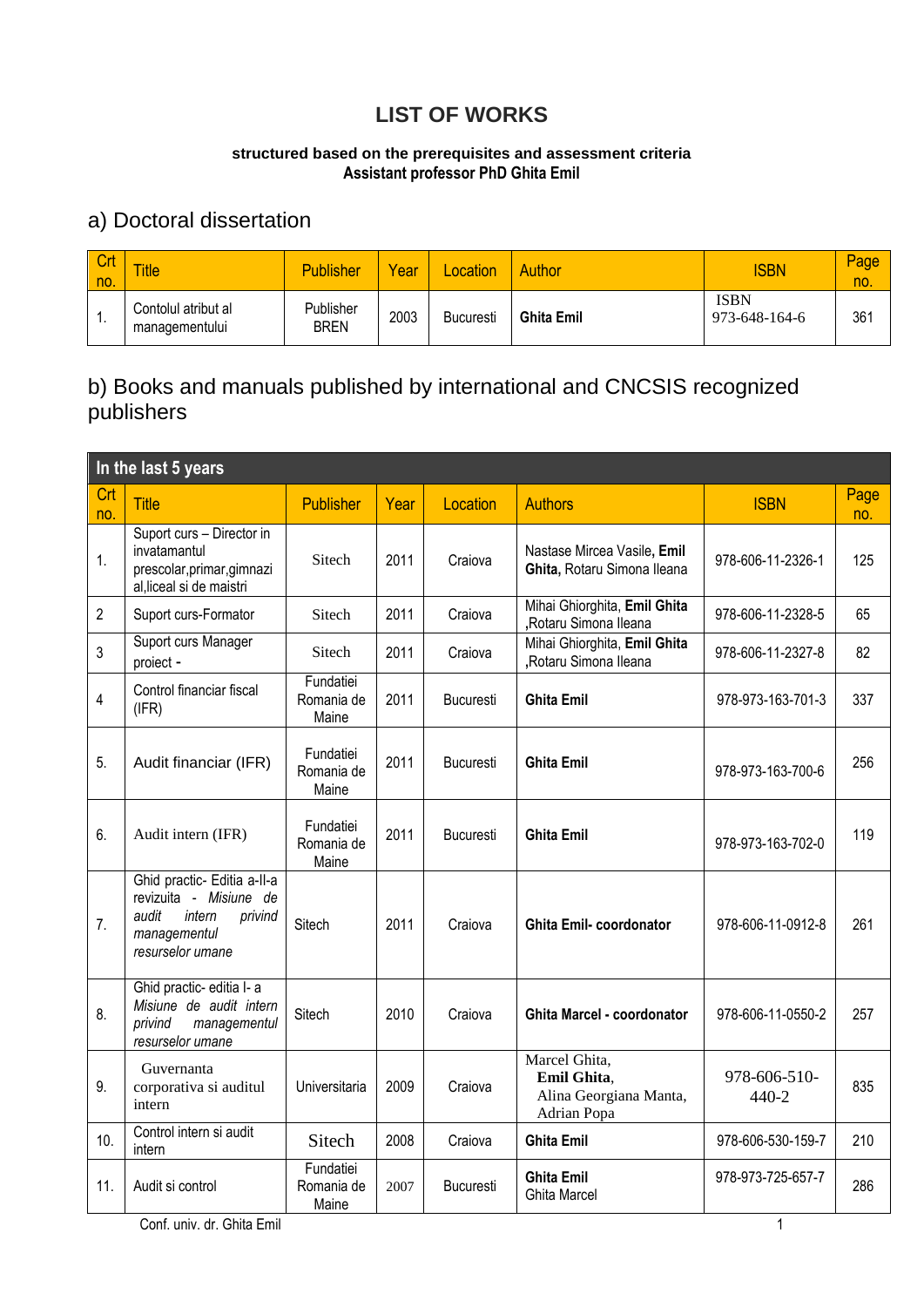| 12. | Audit public intern                                                                           | Sitech                                                                 | 2007 | Craiova          | Ghita emil                                                                                                | 978-973-746-436-1 | 426 |
|-----|-----------------------------------------------------------------------------------------------|------------------------------------------------------------------------|------|------------------|-----------------------------------------------------------------------------------------------------------|-------------------|-----|
|     | Before the last 5 years                                                                       |                                                                        |      |                  |                                                                                                           |                   |     |
| 13  | Controlul financiar fiscal si<br>auditul agentilor<br>economici                               | Universitaria                                                          | 2006 | Craiova          | <b>Ghita Emil</b><br>Ghita Sorina Raluca                                                                  | 973-742-182-5     | 282 |
| 14  | Curs de audit intern                                                                          | Sitech                                                                 | 2006 | Craiova          | <b>Ghita Emil</b><br>Ghita Sorina Raluca                                                                  | 978-973-746-232-9 | 156 |
| 15  | Expertiza contabila                                                                           | Sitech                                                                 | 2006 | Craiova          | <b>Ghita Emil</b>                                                                                         | 973-746-110-X     | 146 |
| 16  | Controlul intern, controlul<br>extern, expertiza<br>contabila                                 | Sitech                                                                 | 2005 | Craiova          | <b>Ghita Emil</b>                                                                                         | 973-657-927-1     | 315 |
| 17  | Audit financiar                                                                               | Sitech                                                                 | 2005 | Craiova          | <b>Ghita Emil</b>                                                                                         | 973-657-956-5     | 244 |
| 18  | Manual de audit intern                                                                        | Sitech                                                                 | 2004 | Craiova          | <b>Ghita Marcel</b><br><b>Ghita Emil</b><br>Domnisoru Sorinel                                             | 973-657-796-1     | 472 |
| 19  | Conceptele, metodologia<br>si raportarea in audit                                             | Universitaria                                                          | 2003 | Craiova          | Ghita Marcel,<br>Mares Valerica<br>Popescu Marin<br>Domnisoru Sorinel<br><b>Ghita Emil</b>                | 973-8043-260-X    | 300 |
| 20  | Controlul financiar - fiscal                                                                  | <b>BREN</b>                                                            | 2003 | <b>Bucuresti</b> | <b>Ghita Marcel</b><br>Vasile Emilia<br><b>Ghita Emil</b><br>Popescu Marin                                | 973-648-131-X     | 353 |
| 21  | Controlul financiar propriu<br>al agentilor economici                                         | Universitaria                                                          | 2001 | Craiova          | <b>Boulescu Mircea</b><br><b>Ghita Marcel</b><br>Mares Valerica<br>Domnisoru Sorinel<br><b>Ghita Emil</b> | 973-8043-09-8     | 280 |
| 22  | Facilitati fiscale -<br>probleme si solutii                                                   | Eficient                                                               | 2001 | <b>Bucuresti</b> | Grigorie Nicolae<br><b>Ghita Emil</b>                                                                     | 973-9366-63-5     | 151 |
| 23  | Impozitul pe venitul<br>global - intrebari si<br>raspunsuri                                   | Eficient                                                               | 2001 | Bucuresti        | Grigorie Nicolae<br><b>Ghita Emil</b>                                                                     | 973-9366-64-3     | 288 |
| 24  | Buletin economic<br>legislativ - fiscalitatea,<br>Cazuri practice - legislatia<br>actualizata | Tribuna<br>Economica<br>Nr.3-4 (87-<br>88) Year VIII<br>martie-aprilie | 2001 | Bucuresti        | Grigorie Nicolae-coordonator<br>Ghita Emil si altii                                                       | 1222-9482         | 148 |

# c) Articles/studies published following a peer-review process, thus:

| In the last 5 years                                        |                                                                     |                                                                                 |                   |                          |                                   |  |  |  |
|------------------------------------------------------------|---------------------------------------------------------------------|---------------------------------------------------------------------------------|-------------------|--------------------------|-----------------------------------|--|--|--|
| a. Articles in journals indexed in international databases |                                                                     |                                                                                 |                   |                          |                                   |  |  |  |
| Nr.<br>crt.                                                | Title                                                               | Published in                                                                    | Authors           | <b>ISSN</b>              | Database in wich it is<br>indexed |  |  |  |
| 3.                                                         | Remarks on the<br>importance and necesity<br>for public entities to | Analele Universitatii din<br>Oradea seria Stiinte<br>economice, Tom XVII - ISSN | <b>Ghita Emil</b> | 1582-<br>5450<br>pozitia | RePEc                             |  |  |  |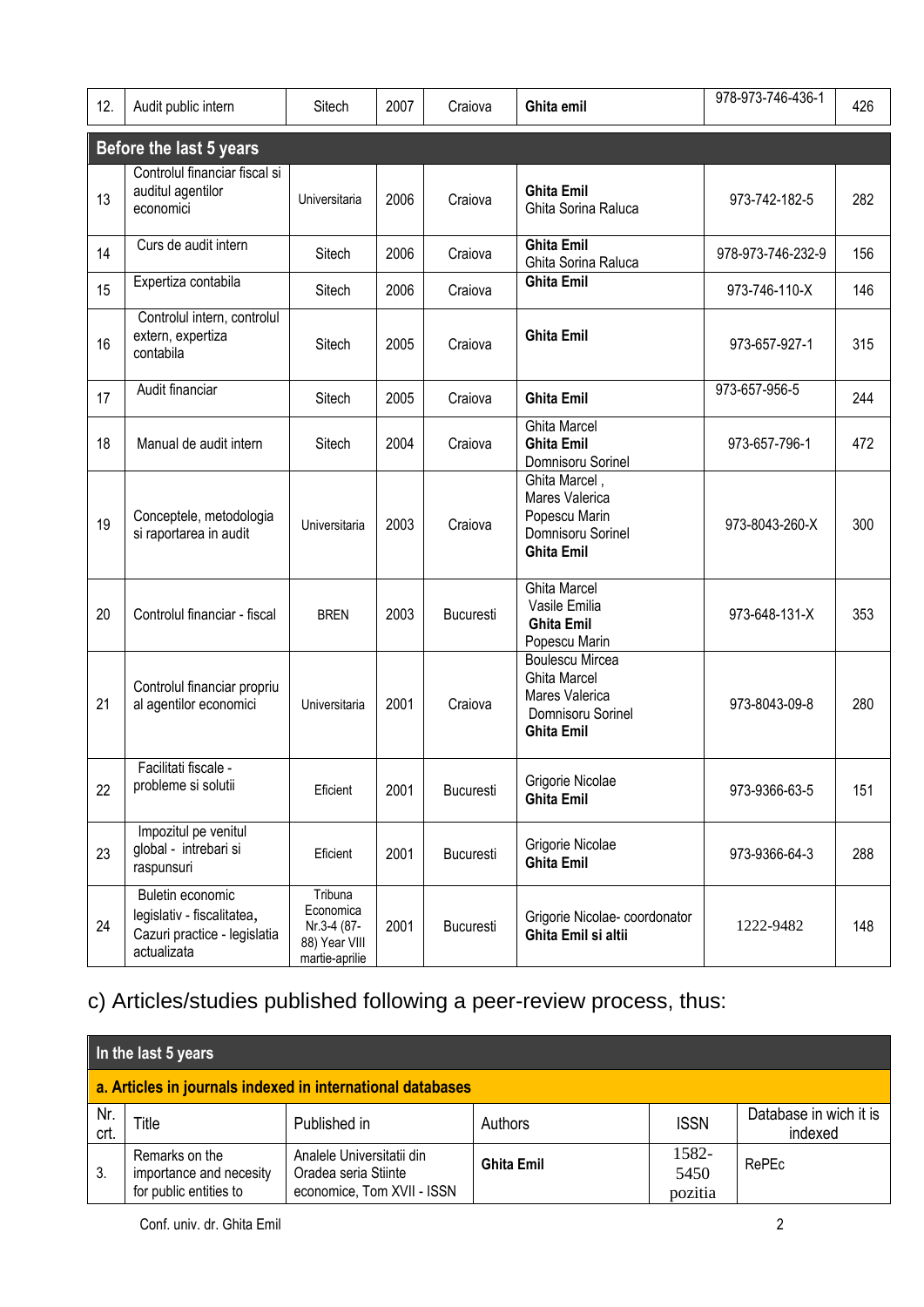|     | associate in order to                                                                                                              | 1582-5450 pozitia 665,                                                                                                                                                                         |                                                                                                                                                                  | 665       |                                                                                                                                                                                                                                                        |
|-----|------------------------------------------------------------------------------------------------------------------------------------|------------------------------------------------------------------------------------------------------------------------------------------------------------------------------------------------|------------------------------------------------------------------------------------------------------------------------------------------------------------------|-----------|--------------------------------------------------------------------------------------------------------------------------------------------------------------------------------------------------------------------------------------------------------|
|     | perform eficient activities<br>of internal audit                                                                                   | pag.265-268<br>Oradea<br>http://econpapers.repec.org/ar<br>ticle/orajournl/v_3a4_3ay_3a2<br>008_3ai_3a1_3ap_3a265-<br>268.htm                                                                  |                                                                                                                                                                  |           |                                                                                                                                                                                                                                                        |
| 4.  | The Study of Some<br><b>Heavy Metals</b><br>Distribution on the Jiu<br>River Course Using ICP-<br>MS and on Olt River<br>Using AAS | Journal of Environmental<br>Protection and Ecology, Letter<br>of Acceptance No:<br>1658A/2010                                                                                                  | Barbu Cristina;<br>Ungureanu Laura;<br>Stefănescu Laura;<br>Ghiță Emil;<br>Constantinescu Mădălina;<br>Stefănescu Andy;<br>Simionescu Andreea;<br>Preda Anisoara | 1311-5065 | Indexat ISI factor de<br>impact 0,333, SCIE by<br>Thomson Scientific and<br>Elsevier Abstracts:<br>geobase, EMBiology<br>and SCOPUS<br>- ISI, Thomson<br>Scientific, USA<br>- CAPLUS (Scientific<br>Literature and Patents);<br>- ACS on SciFinder (R) |
| 5.  | The implementation of<br>internal audit in<br>Romanian economy                                                                     | Calitatea - acces la succes -<br>Year IX, no.93/2008 - ,<br>pag.351-353.<br>http://www.qiei2008.ase.ro/m<br>ain.php?care=4                                                                     | <b>Ghita Emil</b>                                                                                                                                                | 1582-2599 | $\overline{B+}$<br>Revistă internațională<br>indexată în BDI<br>- EBSCO; SSRN<br>- RePEc, IDEAS,<br>EconPapers;                                                                                                                                        |
| 6.  | The standardization of<br>internal audit                                                                                           | Special issue of Review of<br>Management and<br>Economical Engineering -<br>vol.VII, no.6/2008, Cluj,<br>pag. 5-8.<br>http://www.rmee.org/archi<br>ve.htm                                      | <b>Ghita Emil</b>                                                                                                                                                | 1583-624X | B+                                                                                                                                                                                                                                                     |
| 7.  | New orientations in the<br>risk evolution activity                                                                                 | Journal of Applied<br>Economic Sciences, 2009<br>Craiova                                                                                                                                       | <b>Ghita Emil</b>                                                                                                                                                | 1843-6110 | SCOPUS, RePEC, CEEOL,<br><b>EBSCO</b>                                                                                                                                                                                                                  |
|     | b. Articles in indexed in international databases                                                                                  |                                                                                                                                                                                                |                                                                                                                                                                  |           |                                                                                                                                                                                                                                                        |
| 13. |                                                                                                                                    |                                                                                                                                                                                                |                                                                                                                                                                  |           |                                                                                                                                                                                                                                                        |
|     | c. Articles in journals recognized by CNCSIS                                                                                       |                                                                                                                                                                                                |                                                                                                                                                                  |           |                                                                                                                                                                                                                                                        |
| 1.  | The profession of<br><b>Internal Auditors</b>                                                                                      | Analele Universitatii Spiru<br>Haret, Seria Economie, Year<br>8, No.8, 2008, Vol. I<br>http://anale-<br>economie.spiruharet.ro/files/a<br>nale/AnaleEconomie_Nr8_Vol<br>1.pdf                  | <b>Ghita Emil</b>                                                                                                                                                |           | <b>Clasificare B</b>                                                                                                                                                                                                                                   |
| 14. | Conditions of occurrence<br>and development of<br>public internal audit in<br>Romania                                              | Analele Universitatii "Eftimie<br>Murgu"<br>Studii Economice<br>Publisher "Eftimie Murgu"<br>Resita<br>Fascicola II, pag. 285-290,<br>Resita<br>http://www.analefseauem.ro/a<br>rhiva-revista/ | <b>Ghita Emil</b><br>Barbu Cristina                                                                                                                              | 1584-0972 | <b>Clasificare B</b>                                                                                                                                                                                                                                   |
| 15. | The implementation of<br>corporative government<br>through the Code of                                                             | Analele Universitatii "Eftimie<br>Murgu"<br>Studii Economice                                                                                                                                   | Stanciu Nic<br>Ghita Emil,<br>Galiceanu Mihaela                                                                                                                  | 1584-0972 | <b>Clasificare B</b>                                                                                                                                                                                                                                   |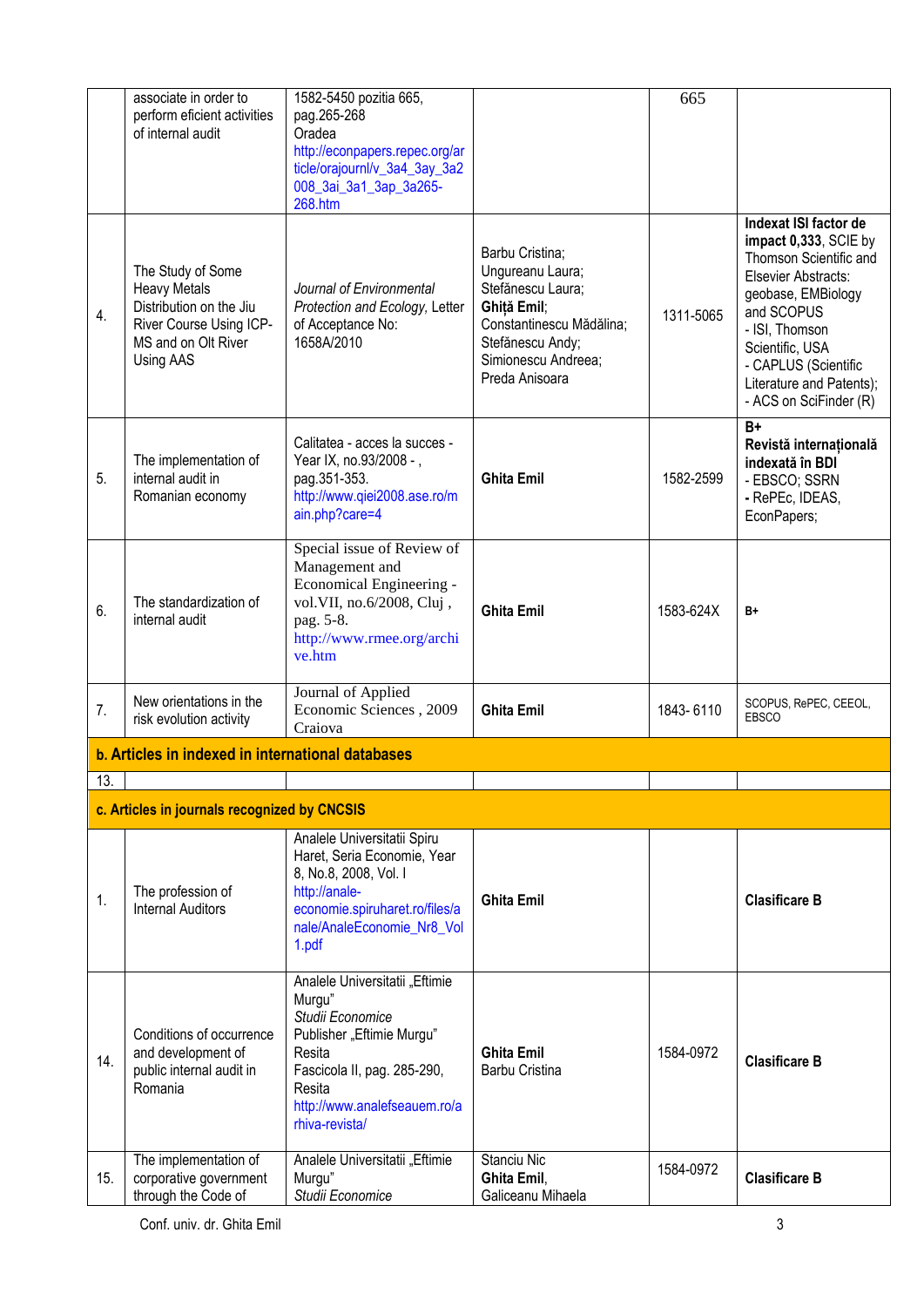|     | good practice                                                                   | Publisher "Eftimie Murgu"<br>Resita<br>Fascicola II<br>Resita<br>http://www.analefseauem.ro/a<br>rhiva-revista/                                                                                               |                                                |                                 |                |
|-----|---------------------------------------------------------------------------------|---------------------------------------------------------------------------------------------------------------------------------------------------------------------------------------------------------------|------------------------------------------------|---------------------------------|----------------|
| 2.  | The progress and<br>structure of the internal<br>and public audit in<br>Romania | Analele Universitatii din<br>Oradea seria Stiinte<br>economice, Tom XVII -,<br>pag.262-264<br>Oradea<br>http://anale.steconomiceuorad<br>ea.ro/en/2010/05/28/tom-<br>2008-volume-iv-management-<br>marketing/ | <b>Ghita Emil</b><br><b>Stanculescu Mircea</b> | 1582-<br>5450<br>pozitia<br>665 | Clasificare B+ |
| 17. |                                                                                 |                                                                                                                                                                                                               |                                                |                                 |                |
| 18. |                                                                                 |                                                                                                                                                                                                               |                                                |                                 |                |

## d) Studies published in:

| Crt<br>no.                                                                  | Title                                                                                                    | Published in                                                                                                   | Organizer                                                       | Date and<br>place of the<br>process           | Authors                                             | <b>ISSN</b>           |  |  |  |
|-----------------------------------------------------------------------------|----------------------------------------------------------------------------------------------------------|----------------------------------------------------------------------------------------------------------------|-----------------------------------------------------------------|-----------------------------------------------|-----------------------------------------------------|-----------------------|--|--|--|
|                                                                             | In the last 5 years                                                                                      |                                                                                                                |                                                                 |                                               |                                                     |                       |  |  |  |
|                                                                             |                                                                                                          |                                                                                                                |                                                                 |                                               |                                                     |                       |  |  |  |
|                                                                             | The Continual<br>Development of<br><b>Internal Audit</b>                                                 | Journals International<br>Scientific Publication<br>Economi&Business<br>pozitia 832 Burgas,<br><b>Bulgaria</b> | Universitatea din<br>Burgas Bulgaria                            | Sunny Beach<br>1-5.09.2008<br><b>Bulgaria</b> | <b>Ghita Emil</b><br>Cocosila Mihaela               | 1313-2555             |  |  |  |
| Volumes of national conferences with recognized international participation |                                                                                                          |                                                                                                                |                                                                 |                                               |                                                     |                       |  |  |  |
| 4.                                                                          | - Guvernanta<br>corporativa - Codul de<br>buna practica Cadbury,<br>tema conferintei:;<br>pag.134 - 138, | Conferinta<br>Tendinte ale dezvoltarii<br>economice in societatea<br>cunoasterii                               | Facultatea -<br>Ramnicu Valcea,<br>Universitatea Spiru<br>Haret | Rm. Valcea<br>3-4.04.2009                     | Ghiţă Emil,<br>Stănculescu<br>Mircea,<br>Bică Elena | 978-606-530-<br>712-4 |  |  |  |
| 5.                                                                          |                                                                                                          |                                                                                                                |                                                                 |                                               |                                                     |                       |  |  |  |

## e) Patents –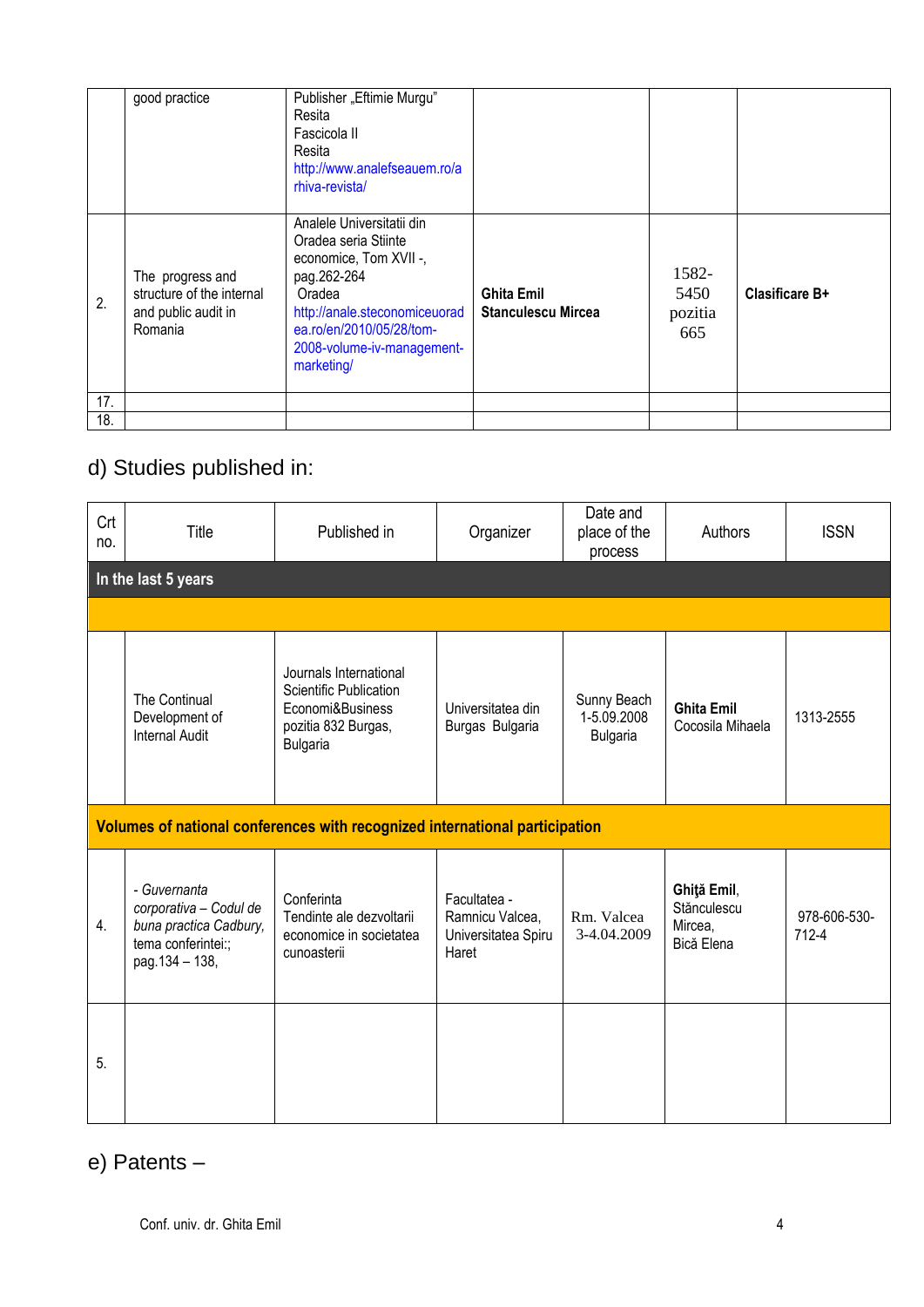# f) Research – development – innovation projects on contract or grant

| Nr.<br>crt.                                               | Program / Project                                                                                                                                                                                                                                                                                                                                                                        | Status within the<br>research team | Funding<br>institution                                     | Project value    | Status of<br>implementation    |  |  |
|-----------------------------------------------------------|------------------------------------------------------------------------------------------------------------------------------------------------------------------------------------------------------------------------------------------------------------------------------------------------------------------------------------------------------------------------------------------|------------------------------------|------------------------------------------------------------|------------------|--------------------------------|--|--|
|                                                           | In the last 5 years                                                                                                                                                                                                                                                                                                                                                                      |                                    |                                                            |                  |                                |  |  |
| Granturi obținute prin competiție națională               |                                                                                                                                                                                                                                                                                                                                                                                          |                                    |                                                            |                  |                                |  |  |
| 1.                                                        | Dezvoltarea oportunitatilor de cariera<br>pentru personalul didctic<br>Grant AT POSDRU ID 38862<br>Beneficiary: Universitatea Spiru Haret;<br>Perioada de implementare: 2010 - 2012;<br>www.carieradidactica.uv.ro                                                                                                                                                                       | Project manager                    | FSE-POSDRU                                                 | 848.125,00 lei   | Finalized<br>30.06.2012        |  |  |
| <b>Research projects with international participation</b> |                                                                                                                                                                                                                                                                                                                                                                                          |                                    |                                                            |                  |                                |  |  |
|                                                           |                                                                                                                                                                                                                                                                                                                                                                                          |                                    |                                                            |                  |                                |  |  |
|                                                           | <b>Strategic POS-DRU grants</b>                                                                                                                                                                                                                                                                                                                                                          |                                    |                                                            |                  |                                |  |  |
| 1.                                                        | Antreprenori in turism<br>Research contract pe trei regiuni(Sud-<br>vest Oltenia, Centru - Brasov, Sud Est<br>Constanta) POSDRU ID 63567<br>Beneficiary: Universitatea Spiru Haret;<br>Perioada de implementare: 2010 - 2012;<br>www.antreptur.uv.ro                                                                                                                                     | Target group<br>manager            | FSE-POSDRU                                                 | 3.241.031,00 lei | Finalized<br>30.06.2012        |  |  |
|                                                           | <b>Research contracts with the business environment</b>                                                                                                                                                                                                                                                                                                                                  |                                    |                                                            |                  |                                |  |  |
| 10.                                                       | Opportunities to improve financial control<br>management, Research contract no. 271<br>I/aprilie 2004, beneficiary                                                                                                                                                                                                                                                                       | <b>Manager</b>                     | S.C. Comprest<br>Socom Craiova.                            | 300,00 lei       | <b>Finalized 2004</b>          |  |  |
| 11.                                                       | Legal frame and accounting division<br>operations in the liquidation of companies,<br>Research contract, no.2690/14.04.2004.                                                                                                                                                                                                                                                             | <b>Member</b>                      | <b>S.C. CONECT</b><br>S.R.L.<br>Craiova                    | 500,00 lei       | <b>Finalized 2005</b>          |  |  |
| 12.                                                       | Research contract, no.1621/14.06.2008,<br>value: 1000 RON, account from 08.05.2008.                                                                                                                                                                                                                                                                                                      | <b>Member</b>                      | <b>SC TUDIN</b><br>PROD SRL                                | 1 000,00 lei     | <b>Finalized 2008</b>          |  |  |
| 13.                                                       | financial<br>accounting<br>Improving<br>and<br>performance.<br>Research<br>contract<br>,<br>no.4696/17.10.2008.                                                                                                                                                                                                                                                                          | <b>Member</b>                      | S.C.<br><b>GECOROM SA</b>                                  | 2 000,00Euro     | <b>Finalized 2008</b>          |  |  |
| 14.                                                       | Dashboard management and strategic<br>Research contract, nr.173.                                                                                                                                                                                                                                                                                                                         | <b>Member</b>                      | S.C.<br><b>MICROLOGIC</b><br><b>GROUP SRL -</b><br>Craiova | 2 000,00 Euro    | <b>Finalized 2008</b>          |  |  |
|                                                           | Study and implementation of technology<br>solutions to increase energy efficiency,<br>safety and security in urban electric transport<br>Project manager: Universitatea din Craiova -<br>678 / 14.09.2007.<br>Partners:<br>S.C IPA SA Bucuresti - Craiova Center; -<br>278 / 12.09.2007<br>S.C INDAELTRAC S.R.L Craiova; - 172 /<br>12.02.2007<br>Romanian Movement for Quality (MRC); - | <b>Member</b>                      | Regia<br>Autonoma de<br>Transport (RAT)<br>Craiova         | 1.900.000,00 lei | <b>Finalized</b><br>17.09.2010 |  |  |